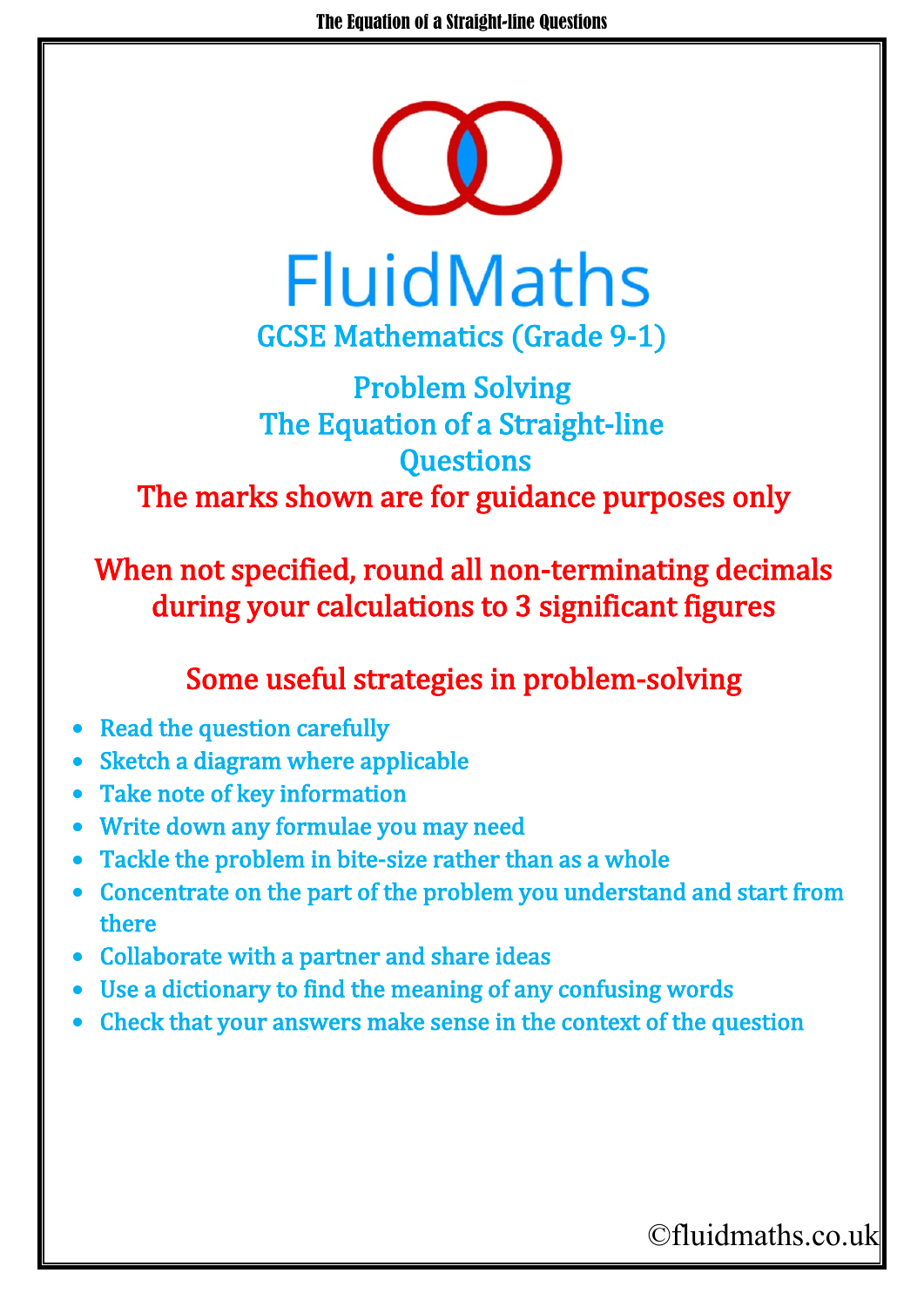

©fluidmaths.co.uk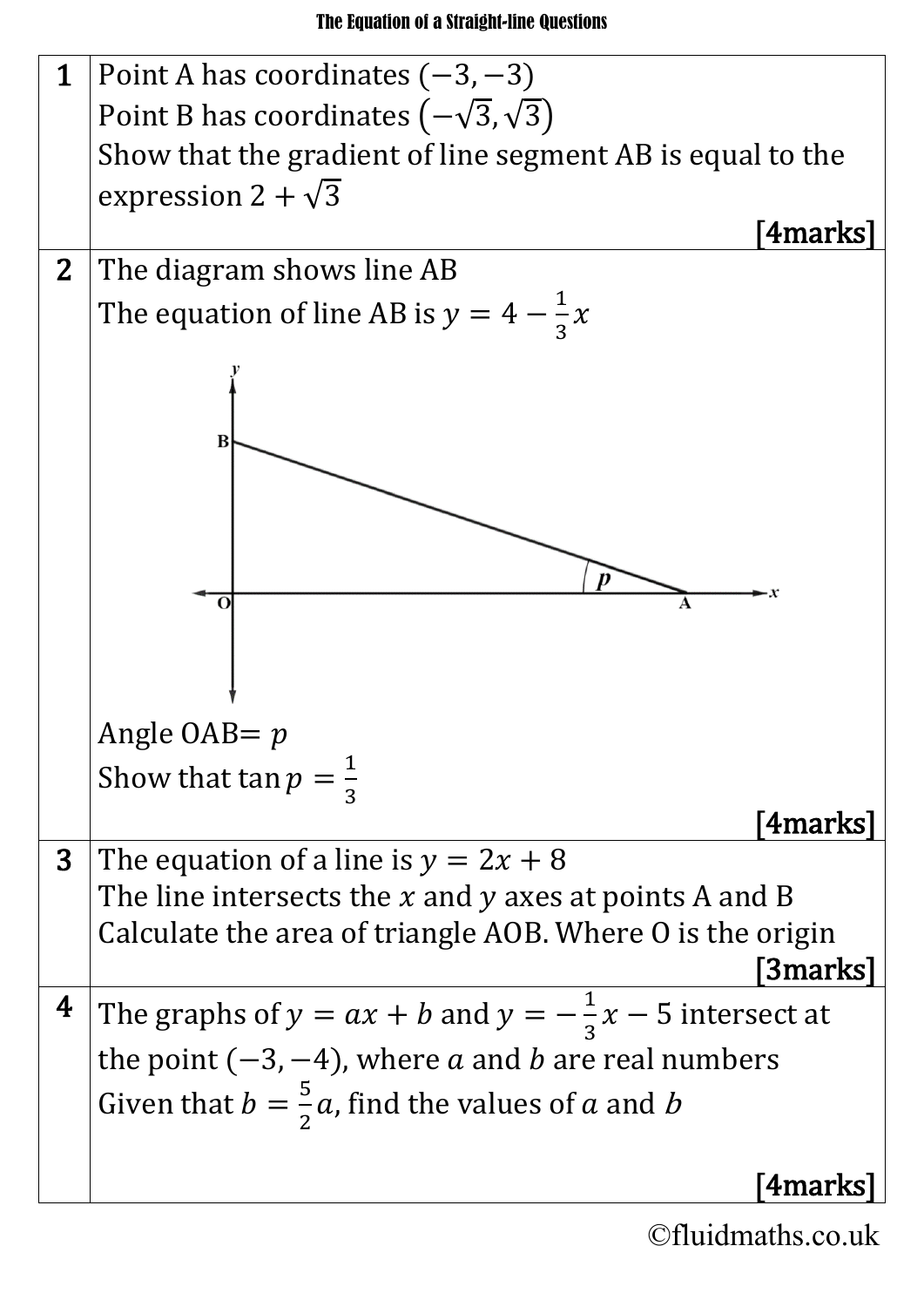

©fluidmaths.co.uk